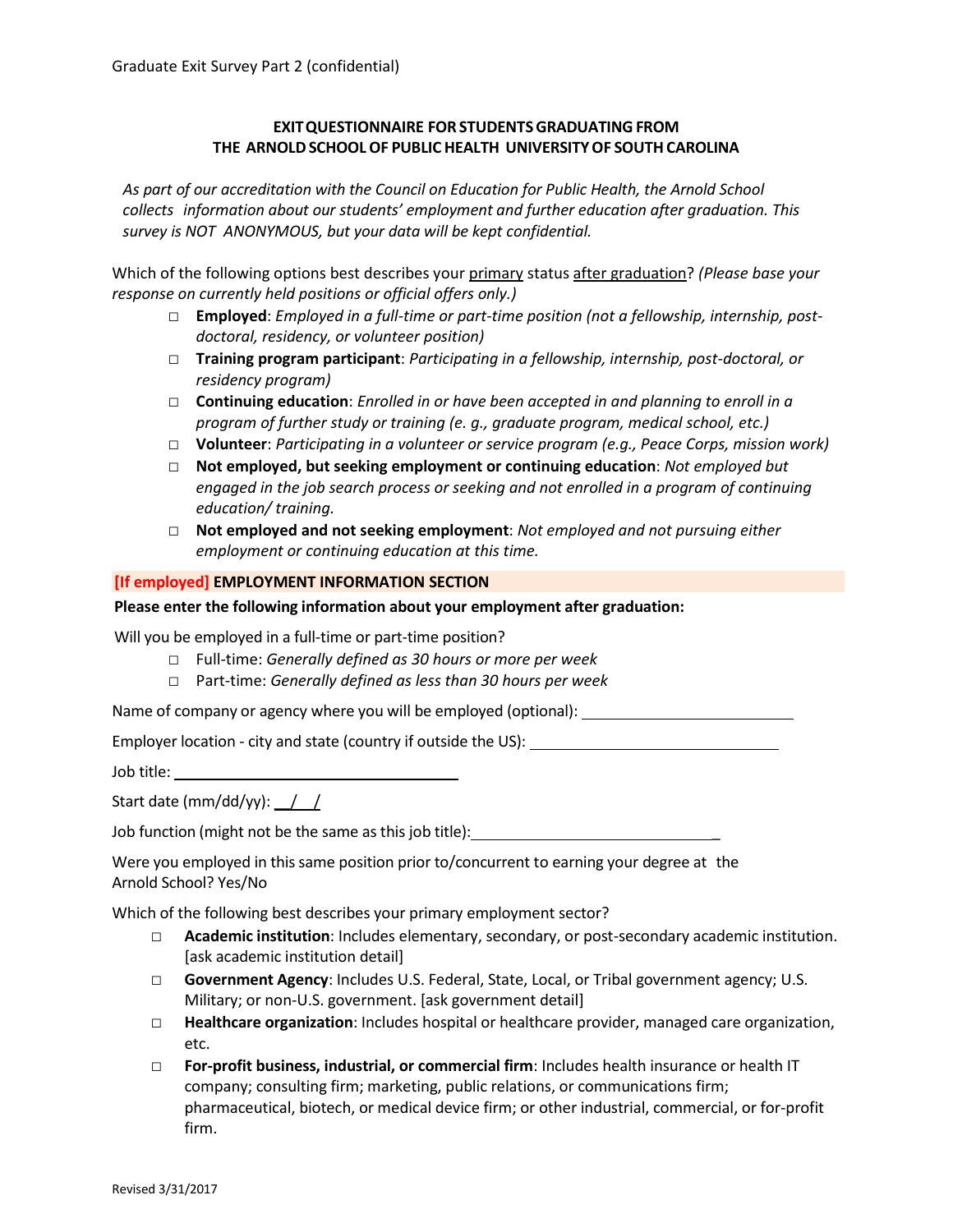- □ **Non-profit organization**: Includes association, foundation, voluntary, NGO, non-profit health insurance, or other non-profit organization
- □ **Self-employed**
- □ Other sector, please specify below [show other type]

[if other] Other sector

[if academic institution] Which of the following best describes your academic employment setting?

- $\square$  Elementary or secondary academic institution (e.g., public or private school, school district, etc.)
- □ Post-secondary academic institution (e.g., community college, university, etc.)

[if government sector]: Which of the following best describes your government employment setting?

- □ U.S. federal government health agency (DHHS, CDC, NIH, HRSA, etc.)
- □ Other U.S. federal government agency (not a health agency)
- □ State health department
- □ Other state government (not health department)
- □ Local (county or city) health department
- □ Other local government (not health department)
- □ Tribal government
- □ U.S. Military
- □ Government, non-U.S.

Do you consider your work health-related? Yes/No

Do you consider your work public health-related? Yes/No

Will your work be based in the United States?

□ Yes □ No

Prospective students often ask about the range of salaries available to graduates in the many public health disciplines. Please indicate your annual base salary and any guaranteed first year bonus (e.g. sign-on and/or year-end). Your answers will be kept strictly confidential. They will be used to calculate averages; only average data will be shared.

Annual Base Salary: (numerical value in US dollars)\_\_\_\_\_\_\_\_\_\_\_\_\_\_\_\_\_\_

First Year Bonus: (numerical value in US dollars; 0 if no bonus)

## **[if continuing education] EDUCATIONAL INFORMATION**

**Please answer each of the items below about the additional education you are pursuing after graduation.**

Select the area of study/program to which you have been accepted and plan to enroll.

- □ Public health degree/training program
- □ Medical degree/training program
- □ Other degree/training program

What degree are you seeking (e.g., MS, MA, MBA, etc.):

Program/Major: 2008

Institution name: \_\_\_\_

Located of institution - city and state (country if outside the US):

Will you be you enrolled full or part-time? Full-time/Part-time